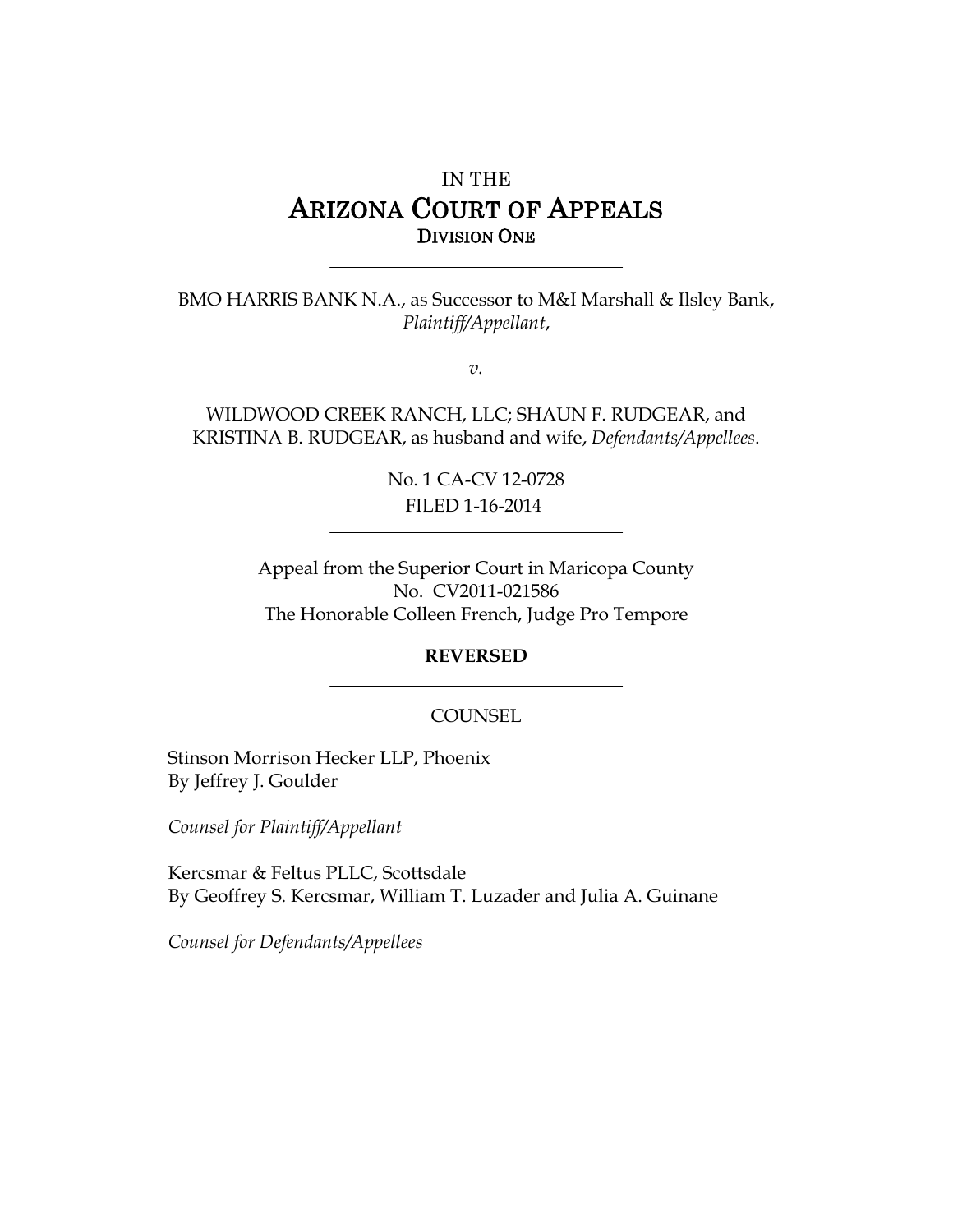### **OPINION**

Presiding Judge Andrew W. Gould delivered the opinion of the Court, in which Judge Michael J. Brown joined and Judge Donn Kessler specially concurred.

# **G O U L D,** Judge:

 $\overline{a}$ 

 $\P$ **1** BMO Harris Bank ("BMO") appeals the trial court's grant of partial summary judgment in favor of Wildwood Creek Ranch, LLC ("Wildwood"), and Shaun and Kristina Rudgear ("the Rudgears"). In making its ruling, the trial court relied on *M&I Marshall & Ilsley Bank v. Mueller*, 228 Ariz. 478, 268 P.3d 1135 (App. 2011), and concluded the Rudgears' intent to build a home on the Property protected them from a deficiency judgment under Arizona Revised Statute ("A.R.S.") section 33- 814(G) (Supp. 2012).1 Because we find that A.R.S. § 33-814(G) does not apply to vacant land, we reverse and remand to the trial court for entry of partial summary judgment in favor of BMO.

# **FACTUAL AND PROCEDURAL HISTORY**

**¶2** In March 2006, Wildwood obtained a \$296,200 loan ("the Loan") through BMO's predecessor in interest, M&I Marshall and Ilsley Bank. The Loan was secured by a deed of trust on an unimproved, vacant lot ("the Property"). The Rudgears personally signed the mortgage note, apparently on behalf of Wildwood, a limited liability company of which they are the sole members. The Rudgears also personally guaranteed the Loan.

**¶3** The Loan was renewed in 2009, extending its maturity date to 2011. However, in April 2011, both Wildwood and the Rudgears defaulted on their obligations. BMO foreclosed on the Property through a trustee's sale and thereafter sued Wildwood and the Rudgears to obtain a deficiency judgment in the amount of the unpaid balance of the Loan.

<sup>&</sup>lt;sup>1</sup> We cite to the current versions of statutes unless they have been materially amended since the proceedings below.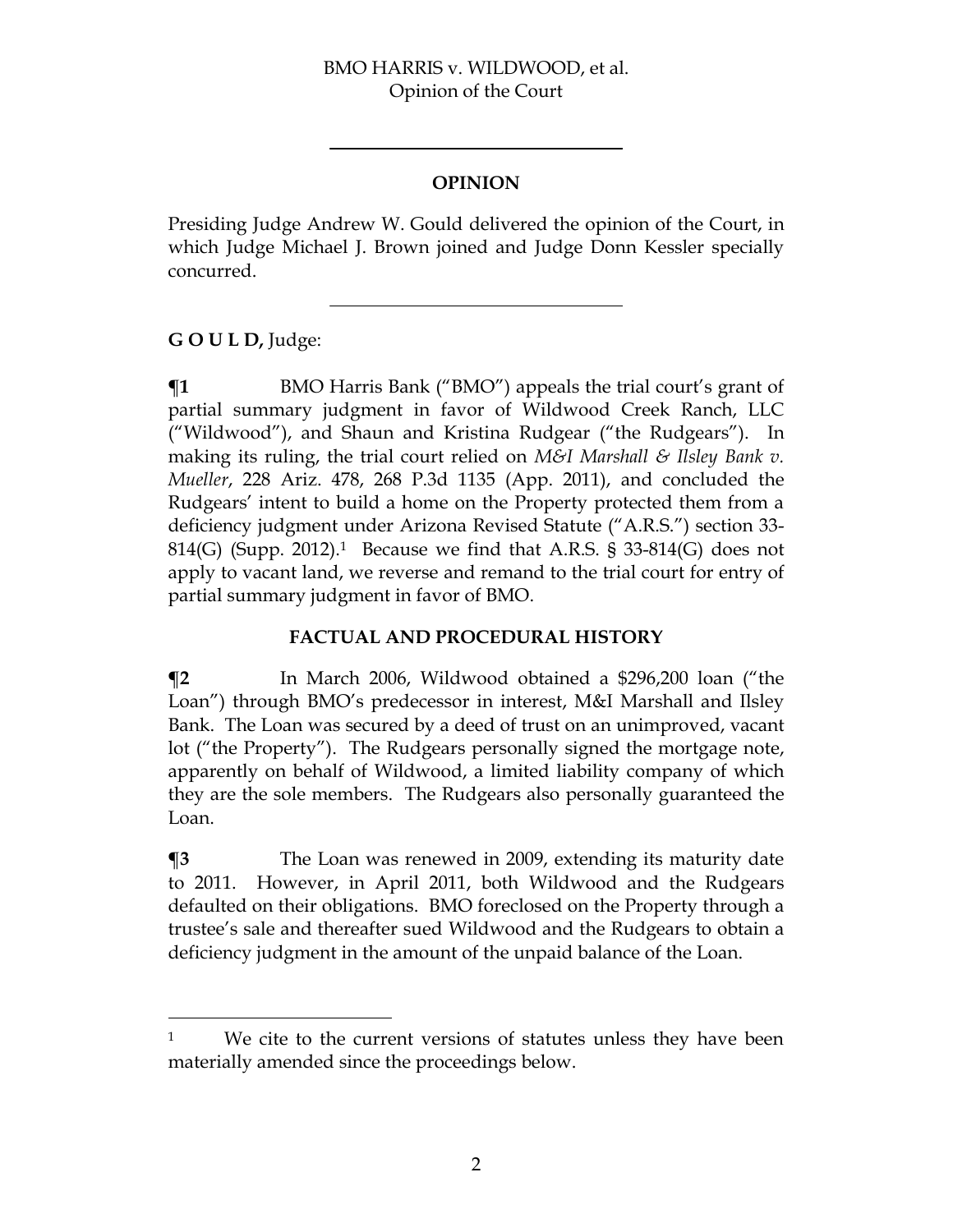**¶4** Significantly, at no time was there any construction on the Property; it remained vacant throughout the term of the Loan until the time of the trustee's sale.

**¶5** The parties cross-moved for partial summary judgment on all issues relating to the Rudgears' deficiency liability. The Rudgears argued that as a matter of law BMO was precluded from recovering the deficiency because they intended to build a single one-family dwelling on the Property. The Rudgears submitted affidavits avowing it was their intent to build a home on the Property and occupy it as their primary residence.In response, BMO offered evidence that the Rudgears owned three separate parcels, each of which they purportedly intended to use as their "primary residence."

**[6** The trial court granted summary judgment for Appellants. Relying on *Mueller*, the court determined that no material evidence contradicted the Rudgears' affidavits, and that summary judgment was appropriate because the affidavits showed that the Rudgears intended to utilize the vacant Property as a single one-family dwelling. BMO timely appealed. We have jurisdiction pursuant to Article 6, Section 9, of the Arizona Constitution and A.R.S. § 12-2101(A)(1) (Supp. 2012).

# **STANDARD OF REVIEW**

**¶7** Summary judgment is appropriate if there are no genuine issues of material fact and the moving party is entitled to judgment as a matter of law. Ariz. R. Civ. P. 56(a). We review a grant of summary judgment de novo and "view[] the evidence and reasonable inferences in the light most favorable to the party opposing the motion." *Andrews v. Blake*, 205 Ariz. 236, 240, ¶ 12, 69 P.3d 7, 11 (2003).

# **DISCUSSION**

**¶8** This case involves construction of A.R.S. § 33-814(G), which provides that:

If trust property of two and one-half acres or less *which is limited to and utilized for either a single one-family or a single two-family dwelling* is sold pursuant to the trustee's power of sale, no action may be maintained to recover any difference between the amount obtained by the sale and the amount of the indebtedness and any interest, costs and expenses.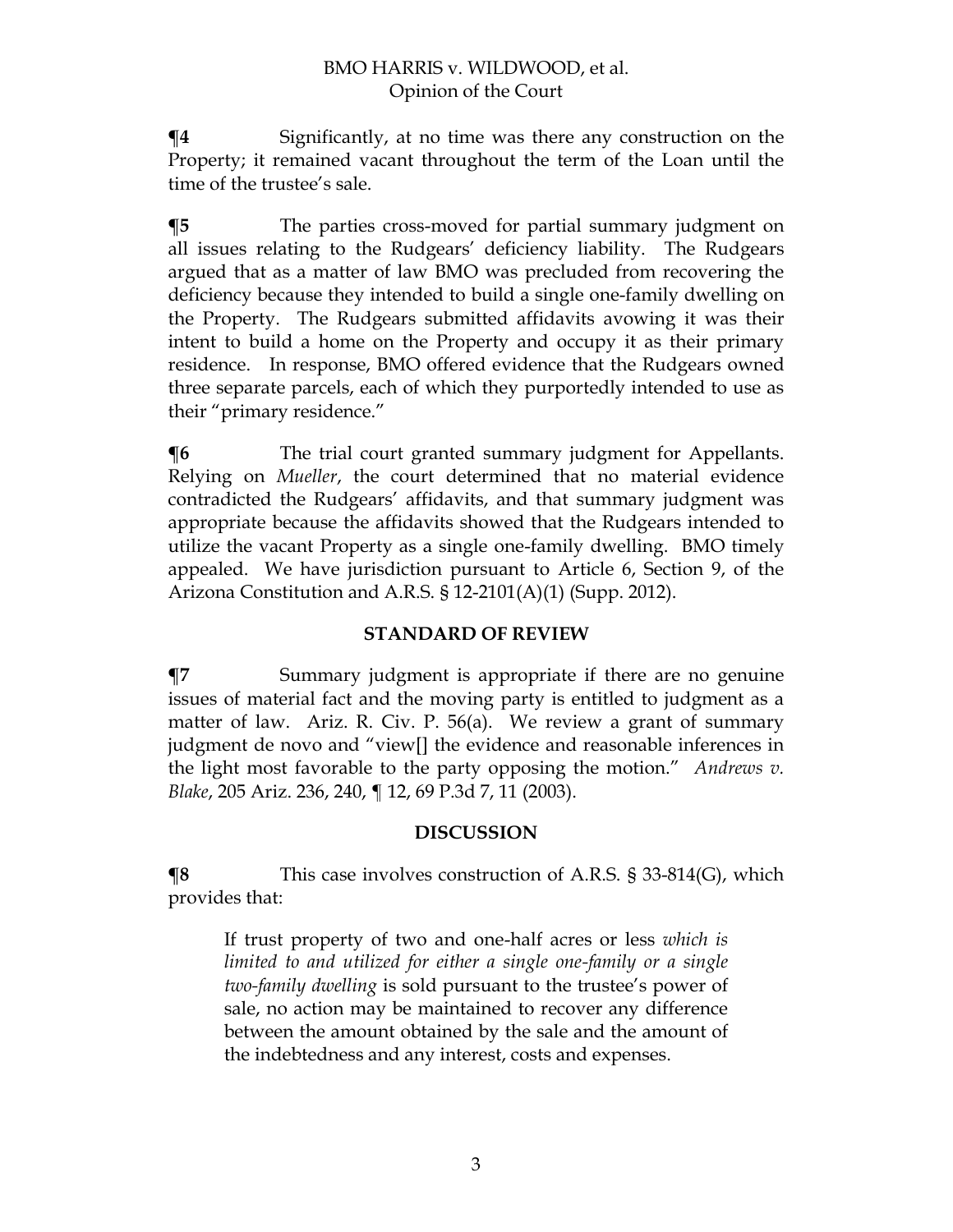(Emphasis added.) Under the terms of the statute, a party seeking protection from a deficiency judgment must prove the following: (1) the property was encumbered by a deed of trust; (2) the property consists of two and one-half acres or less; (3) the property is limited to and utilized for a single one-family dwelling or a single two-family dwelling; and (4) the property was sold at a trustee's sale. A.R.S. § 33-814(G).

**¶9** Here, there is no dispute that the Property was encumbered by a deed of trust, is less than two and one-half acres, and was sold at a trustee's sale. The sole issue is whether the Property was limited to and utilized for a one- or two-family dwelling within the meaning of A.R.S. § 33-814(G).

**[10** In looking at the plain language of the statute, we conclude the protection for "dwellings" under A.R.S. § 33-814(G) does not apply to vacant land. "Where the language of a statute is plain and unambiguous, courts must generally follow the text as written." *Mid Kansas Fed. Sav. & Loan Ass'n of Wichita v. Dynamic Dev. Corp.,* 167 Ariz. 122, 128, 804 P.2d 1310, 1316 (1991). To interpret the word "dwelling," we must give the word its ordinary meaning, "unless a specific definition is given or the context clearly indicates a special meaning was intended." *Mein ex rel. Mein v. Cook*, 219 Ariz. 96, 99 n.2, ¶ 12, 193 P.3d 790, 793 n.2 (App. 2008). As recognized by our supreme court, "[t]he word 'dwelling' is susceptible to several interpretations, depending on the context of its use." *Mid Kansas,* 167 Ariz. at 128, 804 P.2d at 1316 (citation omitted). "However, the principal element in all such definitions is the 'purpose or use of a building for human abode,' meaning that the structure is wholly or partially occupied by persons lodging therein at night or *intended* for such use." *Id.* Similarly, this court has described a dwelling as "a shelter . . . in which people live." *Indep. Mortg. Co. v. Alaburda*, 230 Ariz. 181, 183, ¶ 8, 281 P.3d 1049, 1051 (App. 2012). Given these definitions, it is clear that unimproved, vacant land cannot be properly characterized as a "dwelling."<sup>2</sup>

**There** There, it is undisputed that the Property is unimproved, vacant land. It was never used as a dwelling prior to the trustee's sale,

 $\overline{a}$ 

<sup>2</sup> Unlike *Mueller*, which addressed a situation where construction of a dwelling had commenced on a lot, the Property here was vacant and there was no construction. *Mueller*, 228 Ariz. at 480, ¶ 11, 268 P.3d at 1137. We conclude, therefore, that *Mueller* is not applicable to the facts of this case. *See id.*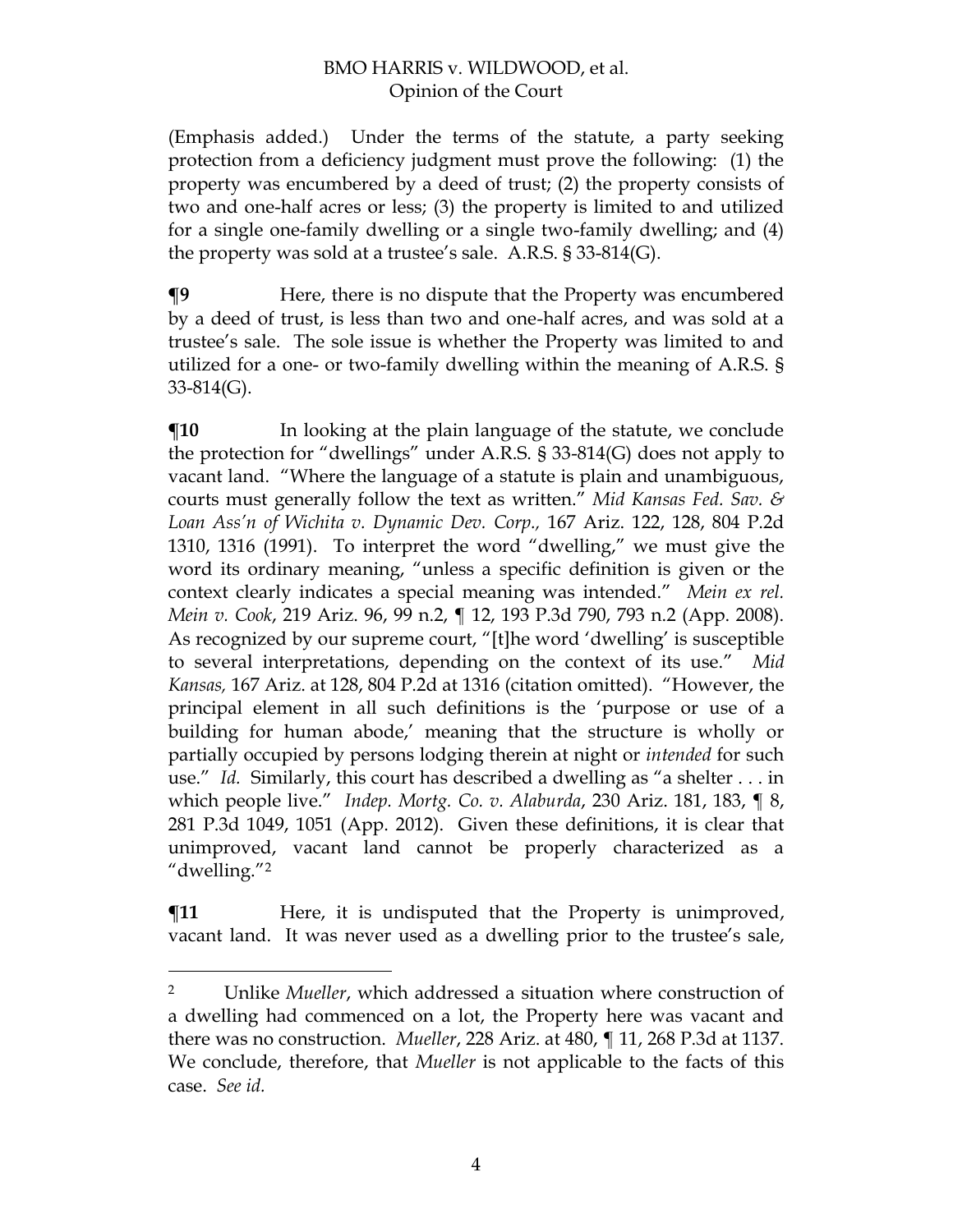and therefore was not utilized as a "dwelling" under § 33-814(G). *See PAM Transp. v. Freightliner Corp*., 182 Ariz. 132, 133, 893 P.2d 1295, 1296 (1995) ("[I]f a statute specifies under what conditions it is effective, we can ordinarily infer that it excludes all others."). As a result, under the facts of this case the Rudgears' professed intent to construct a home on the Property is irrelevant.

 $\P$ **12** Accordingly, we conclude as a matter of law the Rudgears are not entitled to invoke the protection of A.R.S. § 33-814(G) because the Property consisted of vacant land and was not utilized as a dwelling. We therefore reverse the trial court's grant of partial summary judgment, and remand to the trial court for an entry of partial summary judgment in favor of BMO.

**K E S S L E R**, Judge, specially concurring:

**The I** concur with the majority that when a trustee's sale occurs on a parcel of land on which no construction of a dwelling has begun, the prohibition of a deficiency judgment under Arizona Revised Statutes  $('A.R.S.'')$  section 33-814(G) (Supp. 2013) does not apply. However, I write separately because the decision today leaves our superior courts in a quandary. If construction has begun, when does *M & I Marshall & Ilsley Bank v. Mueller*, 228 Ariz. 478, 268 P.3d 1135 (App. 2011), apply? Put another way, where should the courts draw the line between the lack of any construction and an almost completed dwelling to determine if the trustor is protected by § 33-814(G)? Should the debtor who cannot avoid default until shortly after a foundation is laid be excluded from antideficiency protection, but the debtor who defaults after the frame is up be entitled to protection? To avoid arbitrary line-drawing and comport with our prior cases and the policy behind the anti-deficiency statutes, I conclude that once any construction has begun, a court should determine whether the debtor is protected from a deficiency judgment based on a totality of the circumstances to see if the debtor intended the structure under construction to be utilized as his or her dwelling.

**¶14** The anti-deficiency statutes do not expressly address whether a debtor's intent to use the structure as his or her dwelling controls application of the statute. Prior judicial opinions, in seeking to effectuate the legislature's purpose, have looked to a party's intent to utilize the structure, or partially-constructed structure, as his or her home.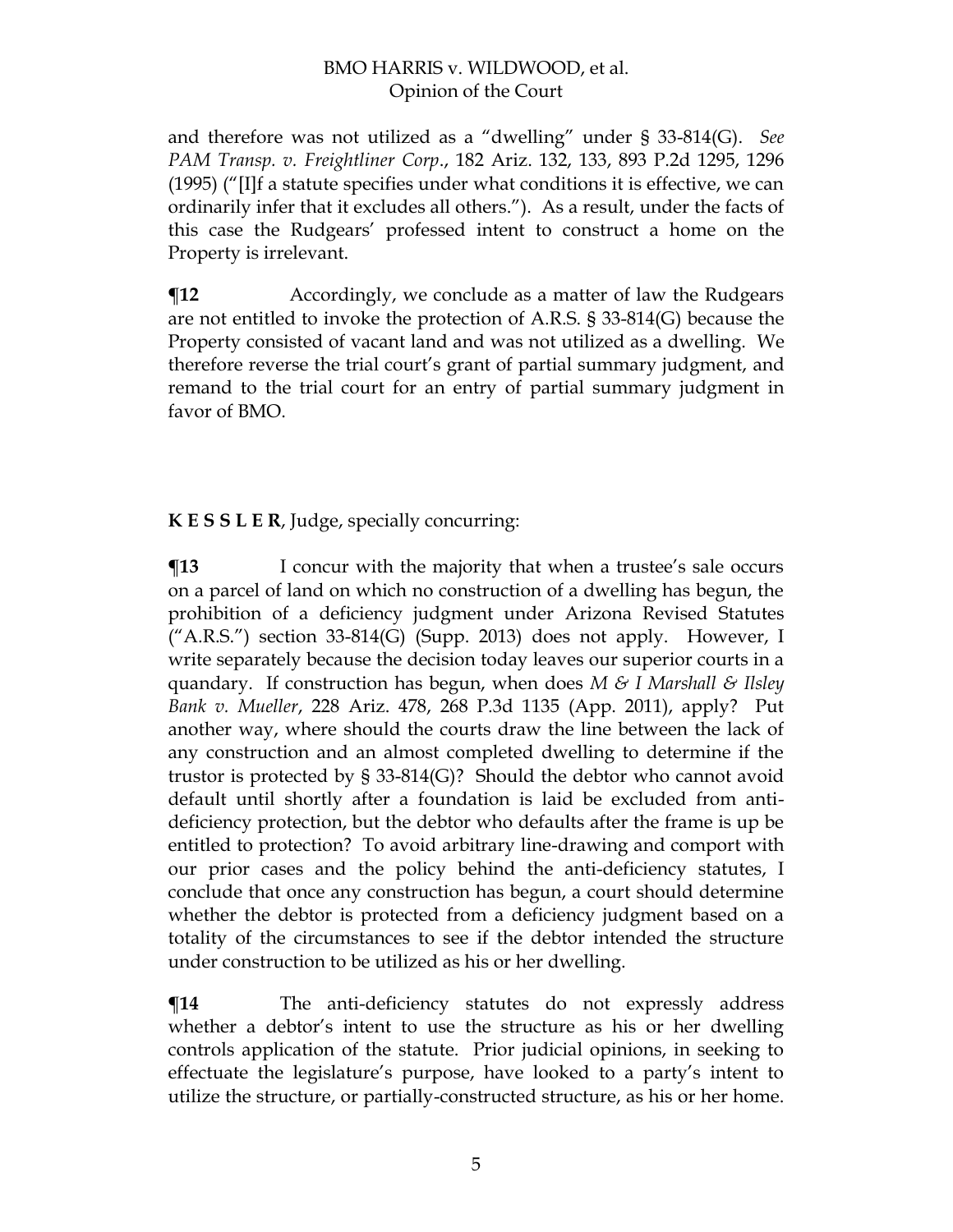Thus, in *Mid Kansas Federal Savings and Loan Association of Wichita v. Dynamic Development Corporation*, 167 Ariz. 122, 804 P.2d 1310 (1991), after determining that commercial residential developers are not excluded from anti-deficiency protection, *id.* at 129, 804 P.2d at 1317, the court held that "property is not utilized as a dwelling when it is unfinished, has never been lived in, and is being held for sale to its first occupant *by an owner who has no intent to ever occupy the property*." *Id.* (emphasis added).

**¶15** In *Mueller*, this Court expanded on the intent analysis of *Mid Kansas*. The Muellers purchased a vacant lot and borrowed money from the bank to construct a single one-family home on the property for their own use. *Mueller*, 228 Ariz. at 479, ¶ 2, 268 P.3d at 1136. Before the home was complete, the Muellers abandoned construction and defaulted on the note. *Id.* at ¶ 3. The bank held a trustee's sale and sued to recover the deficiency. *Id.* at ¶ 4. The bank argued that the anti-deficiency statute did not apply because a home was never constructed on the property. *Id.* at ¶ 7. We disagreed, explaining that the result in *Mid Kansas* would have been the same even if the homes were finished because the debtor there intended to sell rather than occupy them. *Id.* at 480, ¶ 9, 268 P.3d at 1137. Unlike *Mid Kansas*, the Muellers intended to personally utilize the property as a dwelling upon completion and thus were entitled to protection from a deficiency judgment. *Id.*

**¶16** *Mueller* is consistent with the statute's primary purpose of "protect[ing] certain homeowners from the financial disaster of losing their homes to foreclosure plus all their other nonexempt property on execution of a [deficiency] judgment." *Baker v. Gardner*, 160 Ariz. 98, 101, 770 P.2d 766, 769 (1988). As we explained in *Mueller*, a rule that defines utilization by present occupancy would undermine this purpose and lead to absurd results:

An individual facing the possibility of foreclosure may camp out in the unfinished home, claiming to be "utilizing" the dwelling. Additionally, a person who lived in a new home for a day would be entitled to anti-deficiency protection, whereas someone who had not yet moved into a newly constructed home would not be entitled to such protections.

*Mueller*, 228 Ariz. at 480, ¶ 10, 268 P.3d at 1137.

**¶17** *Mueller* instructs that present occupancy and the level of construction are not dispositive of whether property is intended to be utilized as the debtor's dwelling, at least when some construction has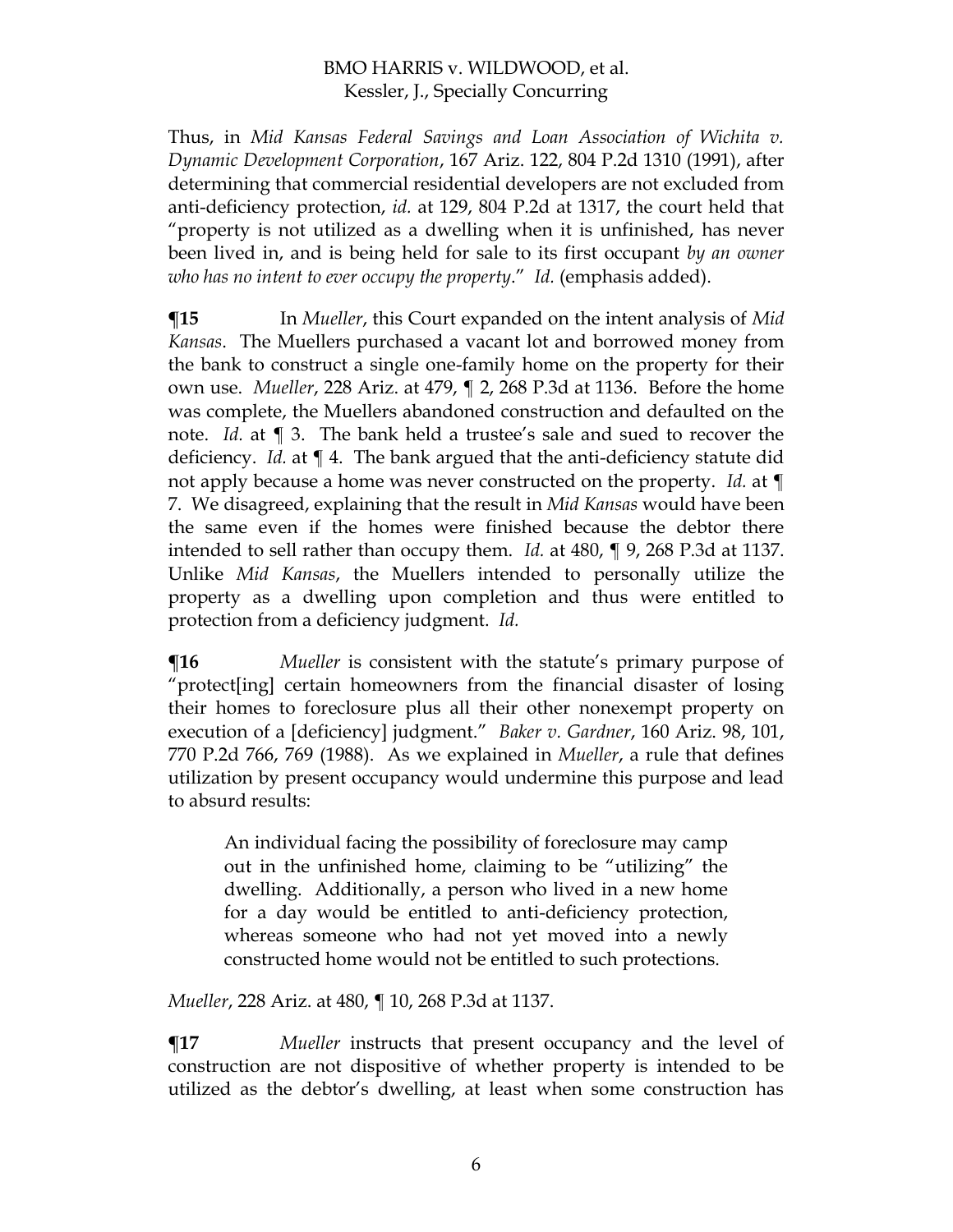begun.<sup>3</sup> "[The] argument that a person has to physically inhabit the dwelling would create a blurry and artificial line." *Id.*

**The E** Similarly, a rule based on the level of construction that has already begun would require courts to "create . . . blurry and artificial line[s]" based on whether foundation was laid, walls erected, or plumbing connected. Further, such an arbitrary rule would protect only those borrowers who managed to stay solvent long enough to achieve some yet undetermined level of construction, while leaving unprotected those whose economic misfortunes prevented them from doing more than breaking ground. Consequently, a borrower who takes any number of pre-construction steps toward building a dwelling the borrower intends to occupy, but who defaults just after putting shovel to dirt, would be left unprotected. Meanwhile, a borrower who takes all the same preconstruction steps but manages to stay solvent long enough to reach an undefined level of construction would receive anti-deficiency protection. Such an outcome would undermine the purpose of § 33-814(G) and our reasoning in *Mueller*.

**¶19** That does not mean that the level of construction is irrelevant to determining the borrower's intent. Rather, in determining a

 $\overline{a}$ 

<sup>&</sup>lt;sup>3</sup> Our legislature also appears to have rejected a present occupancy requirement when it repealed a short-lived amendment to A.R.S. § 33-814 that required the trustor/borrower to prove that he utilized the property as a dwelling for at least six consecutive months. *Compare* 2009 Ariz. Sess. Laws, ch. 68 (1st Reg. Sess.), *with* A.R.S. § 33-814(G). Furthermore, the introduced version of the bill that repealed the 2009 amendment had proposed a replacement provision that excluded "speculative construction project[s]" from anti-deficiency protection. S.B. 1004, 49th Leg., 4th Spec. Sess. (Ariz. 2009) (introduced version). The proposed revision defined "speculative construction project" as "construction commenced with the intention of selling the trust property on completion to a third party" and stated that property "not occupied as a residence for four consecutive months immediately following completion is presumed to be a speculative construction project." *Id.* This proposed revision did not become law. *Compare id. with* A.R.S. § 33-814(G). Thus, our legislature twice rejected provisions defining utilization in terms of present occupancy.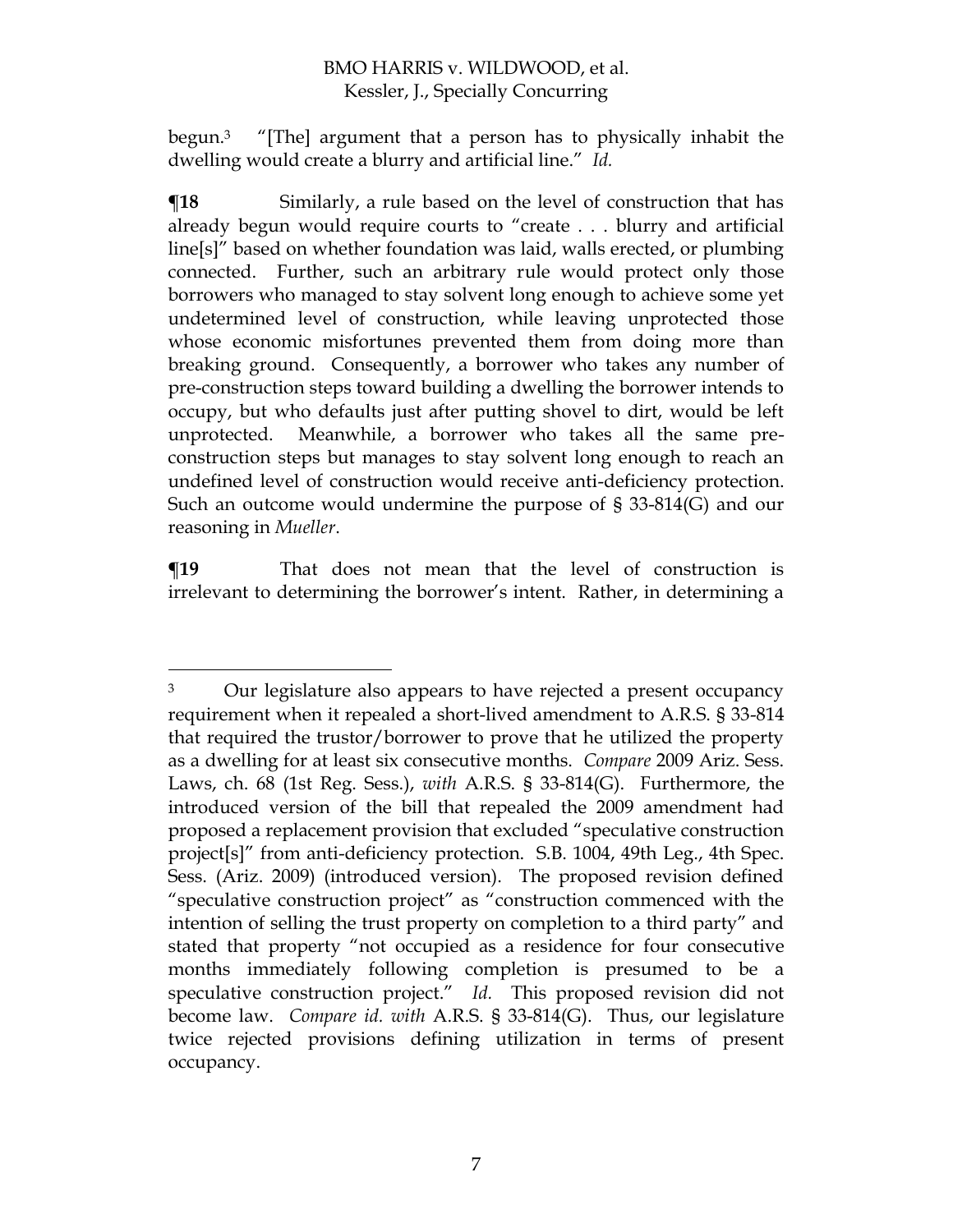borrower's intent at the time the debt was incurred,<sup>4</sup> we should look to the totality of circumstances then and thereafter to determine if the borrower intended to occupy the planned building as a dwelling. Without limitation, long delays in signing contracts to build, the purchase of other lots in the same area to also build the borrower's alleged residence, and the stated intent in any loan documents all go to whether the borrower intends to build a dwelling in which to personally live. Thus, the level of construction alone is not determinative, but the type, manner, and extent of development are probative of the borrower's intent.

**This conclusion is consistent with the stated public policy** underlying the anti-deficiency statutes. As we recently noted in *Parkway Bank & Trust Co. v. Zivkovic*:

 $\P$ **21** The statutes were intended to "protect [ ] consumers from financial ruin" and "eliminat[e]". . . hardships resulting to consumers who, when purchasing a home, fail to realize the extent to which they are subjecting assets besides the home to legal process." The anti-deficiency statutes "allocate the risk of inadequate security" to lenders, "thereby discouraging overvaluation of the collateral." Additionally, "[i]f inadequacy of the security results, not from overvaluing, but from a decline in property values during a general or local depression, [the antideficiency statutes] prevent the aggravation of the downturn that would result if defaulting purchasers were burdened with large personal liability."

**¶22** 232 Ariz. 286, 290, ¶ 16, 304 P.3d 1109, 1113 (App. 2013) (internal citations omitted).

 $\overline{a}$ 

<sup>4</sup> We should look to the borrower's intent at the time the loan is secured consistent with the underlying purpose of the anti-deficiency statutes. This protects consumers when they contract the debt for the property from subjecting their other assets to legal process and to protect them from financial ruin when contracting to incur the debt. *Parkway Bank & Trust Co. v. Zivkovic*, 232 Ariz. 286, 290, ¶ 16, 304 P.3d 1109, 1113 (App. 2013). Additionally, looking back at the time of incurring the debt is only fair to the lender, which should be able to assess the risk of whether it will be precluded from seeking a deficiency judgment in case of a default. *See Helvetica Servicing, Inc. v. Pasquan,* 229 Ariz. 493, 500, ¶ 30, 277 P.3d 198, 205 (App. 2012) (noting that the anti-deficiency statutes allocate the risk of inadequate security to the lenders).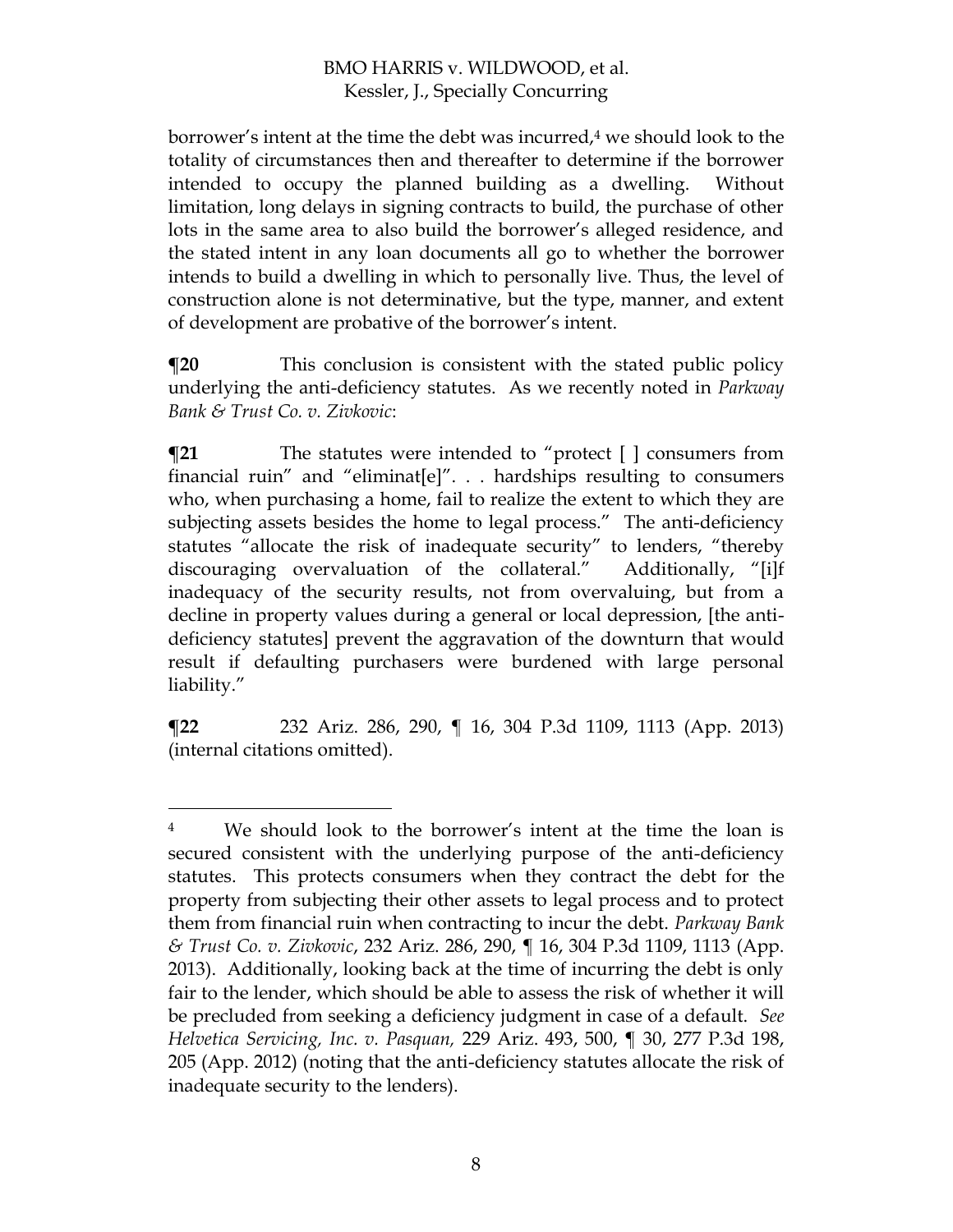**The Term** Recognizing the fact that this case deals with vacant land, there are, nonetheless, some facts present here that are instructive in determining whether a borrower intends to use a dwelling as his or her house. *See Mueller*, 228 Ariz. at 479, ¶ 4, 480, ¶ 11, 268 P.3d at 1136, 1137 (applying anti-deficiency protections to the Muellers because they intended to build a dwelling on the property at the time that they acquired the loan, despite the fact that they admittedly abandoned that intent by the time of foreclosure). First, in the loan renewal documents the Rudgears listed the primary purpose of the Loan as "Business (including Real Estate Investment)" and the specific purpose as "RENEWAL – vacant land investment." (Emphasis in original.) Second, the Rudgears also purchased several contiguous lots and made plans to develop them simultaneously, undermining their purported intent on summary judgment that any building on this particular lot was to be their home because it suggests that they might have been engaged in speculative development rather than personal homebuilding. Third, the Rudgears' representations in other deeds of trust that they intended to utilize different parcels in the area as their residence undermines their purported intentions. Although § 33-814(G) does not require the borrower to use the property as a *primary* residence, *Indep. Mortg. Co. v. Alaburda*, 230 Ariz. 181, 184, ¶ 10, 281 P.3d 1049, 1052 (App. 2012), the fact that the Rudgears represented that they simultaneously were going to utilize three different properties in the same area as their primary residence raises doubts about whether they truly intended to occupy *any* of these lots as their own residence. Ultimately, however, it is unnecessary for us to balance such factors in this case because no construction had begun on the Property*.*